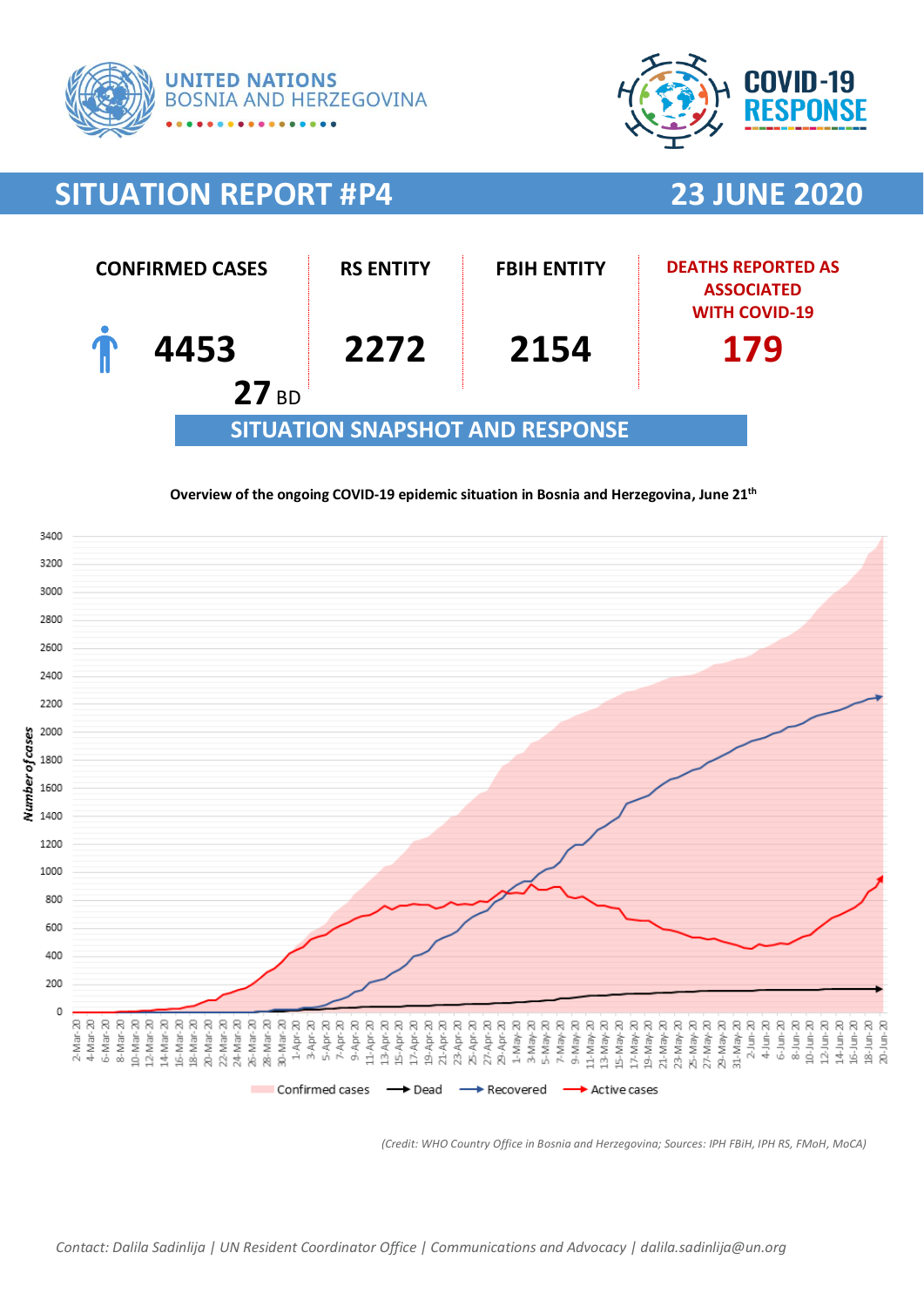



### **SITUATION OVERVIEW**

The BiH Council of Ministers decision on State of Natural or Other Disaster (BiH's equivalent of "State of Emergency") remains in place. At the entity levels, however, the previously declared State of Emergency in the RS was terminated on 20 May, and the State of Natural Disaster in FBiH was, likewise, lifted on 29 May. Both the RS and the Federation entities now allow movement of all population categories with a mandatory requirement that everyone wear face masks in enclosed spaces/areas. Curfews have been lifted across the entire territory of BiH. BiH citizens entering into the country no longer need to observe self-isolation, while foreign citizens entering the country on business need to show a letter of invitation from a legal body/institution which is engaging that person, as well as certificate reflecting a negative COVID-19 test result that is not older than 48hours. Borders are open for citizens of Croatia, Montenegro and Serbia as of 1 June and air travel is allowed to resume. Due to the recent rise in numbers of new cases across the region, stricter measures upon entry apply for anyone coming from BiH into Montenegro and Slovenia. Croatia is expected to relax some of the recently imposed restrictive measures towards entry from BiH as of 1 July. BiH Council of Ministers is set to discuss the further opening of BiH borders at their session on 2 July.

Localized clusters continued to appear throughout BiH, raising the overall numbers of new cases to daily record highs in the past week (reaching a peak of 172 new cases on 27 June), with 11 more people passing away due to Covid-19 induced health complications.



### **Distribution of COVID-19 confirmed cases in Bosnia and Herzegovina, June 21th**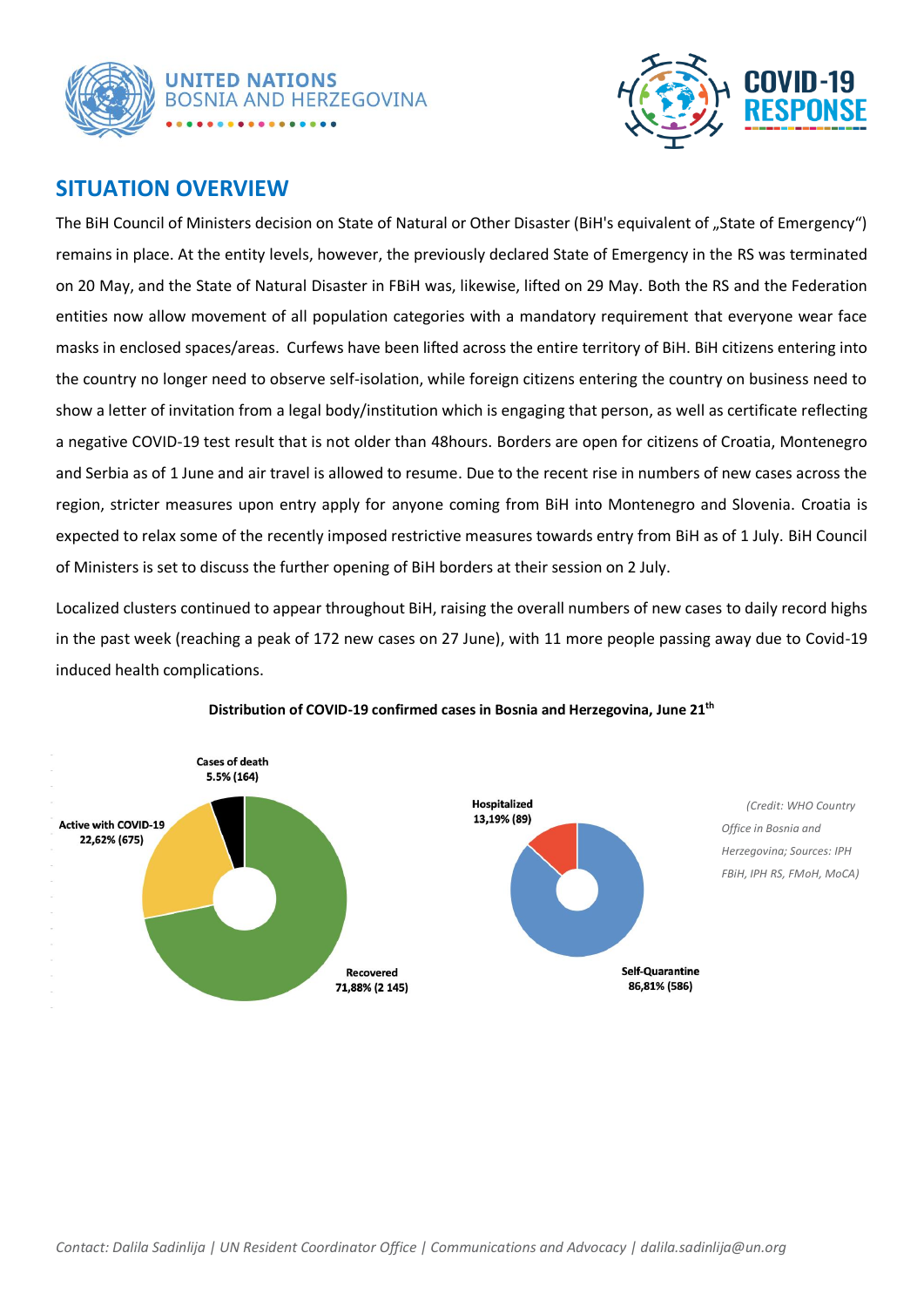**UNITED NATIONS BOSNIA AND HERZEGOVINA** 





#### **Distribution of COVID-19 positive cases and trendline in Bosnia and Herzegovina, June 21th**



*(Credit: WHO Country Office in Bosnia and Herzegovina; Sources: IPH FBiH, IPH RS, FMoH, MoCA)*

*Contact: Dalila Sadinlija | UN Resident Coordinator Office | Communications and Advocacy | dalila.sadinlija@un.org*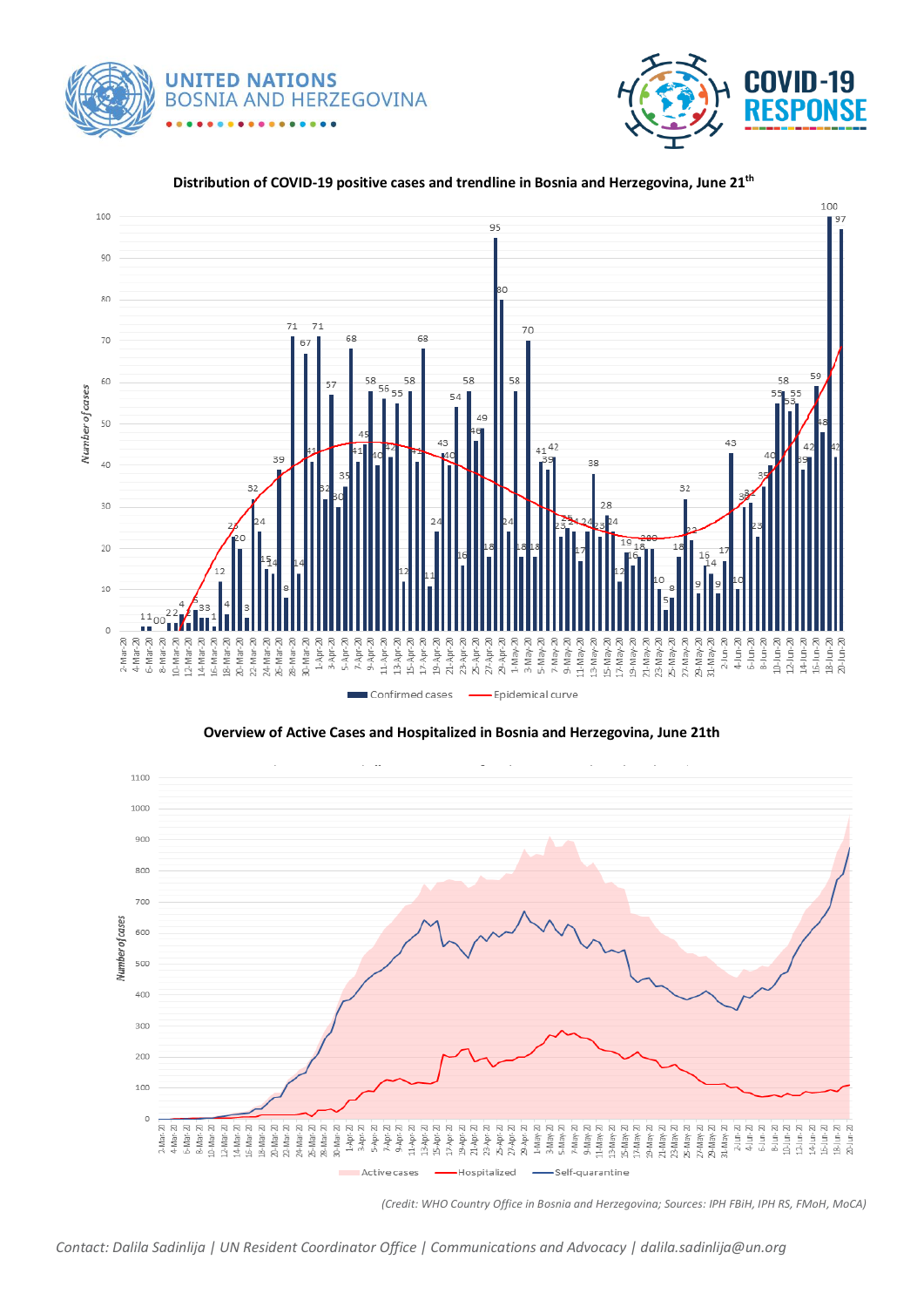





**Case Fatality Rate (CFR) in Bosnia and Herzegovina, June 21th**

*(Credit: WHO Country Office in Bosnia and Herzegovina; Sources: IPH FBiH, IPH RS, FMoH, MoCA)*

## **UN SUPPORT IN RESPONSE – LATEST**

 The UN team continued with the weekly presentation of key findings with regards to the sectoral and cross-cutting assessments conducted. Following the Economic Pulse and COVID-19 Economic Impact Assessment (led by UNDP), UN Women presented findings of the preliminary analyses on how the rebalances of budgets in Federation of BiH, Republika Srpska and Canton Sarajevo will impact women and vulnerable groups most affected by the COVID-19 crisis. The Socially Responsive Budgeting and Budget Rebalancing Analysis with regards to COVID-19 urges the governments in BiH to be transparent in their newly planned budget allocations. Next presentation will be held by UNICEF, covering COVID-19, Youth and Mental Health, on 25 June. **Link to [Socially](https://bosniaherzegovina.un.org/en/49788-budgets-bih-need-be-socially-responsive-especially-light-covid-19-crisis)  [Responsive Budgeting](https://bosniaherzegovina.un.org/en/49788-budgets-bih-need-be-socially-responsive-especially-light-covid-19-crisis)** 

**[and Budget](https://bosniaherzegovina.un.org/en/49788-budgets-bih-need-be-socially-responsive-especially-light-covid-19-crisis)  [Rebalancing Analysis](https://bosniaherzegovina.un.org/en/49788-budgets-bih-need-be-socially-responsive-especially-light-covid-19-crisis) [Link to UN Team Info-](https://bosniaherzegovina.un.org/en/49700-coordinating-multi-sectoral-covid-19-response-recovery-bosnia-and-herzegovina)**

**[Graphics:](https://bosniaherzegovina.un.org/en/49700-coordinating-multi-sectoral-covid-19-response-recovery-bosnia-and-herzegovina) [Visual Review of Actions](https://bosniaherzegovina.un.org/en/49700-coordinating-multi-sectoral-covid-19-response-recovery-bosnia-and-herzegovina)  [relating to immediate](https://bosniaherzegovina.un.org/en/49700-coordinating-multi-sectoral-covid-19-response-recovery-bosnia-and-herzegovina)  [Covid-19 Response](https://bosniaherzegovina.un.org/en/49700-coordinating-multi-sectoral-covid-19-response-recovery-bosnia-and-herzegovina)**

Total of 95 micro, small and medium enterprises, entrepreneurs and/or cooperatives with established network of cooperants/individual agricultural producers applied for support within the EU4Business project's public call worth BAM 1.8 million. The EU4Business, implemented by UNDP, aims to support

beneficiaries to re-establish the commercial linkages, stabilize the supply networks and reopen existing access to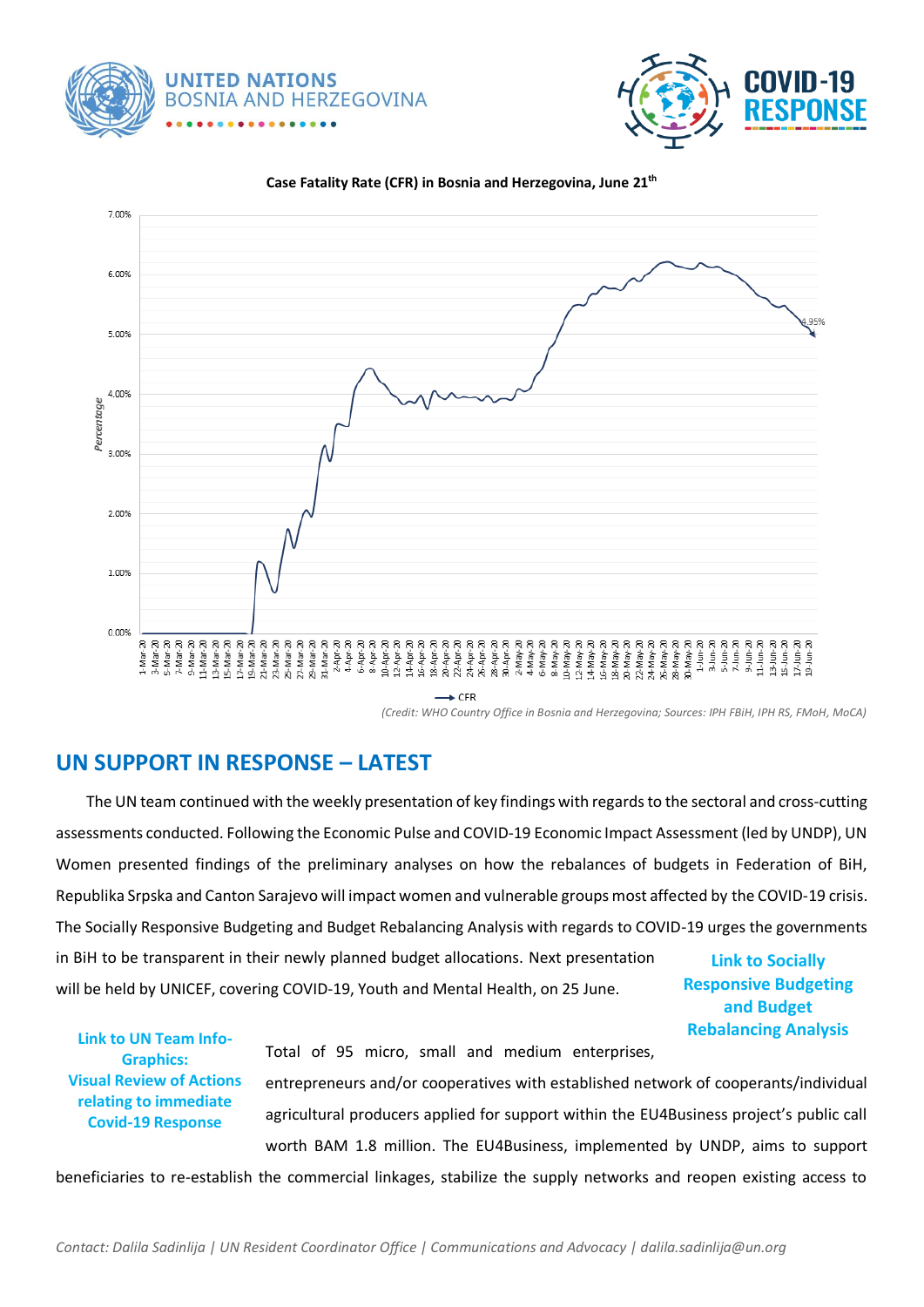

# **UNITED NATIONS BOSNIA AND HERZEGOVINA**



market. Distribution of vital medical supplies and equipment continues as part of the UNDP-led purchase and delivery

of planned 2.9 million items financed by the European Union, Governments of Norway, Switzerland and the institutions of Bosnia and Herzegovina.

UNICEF, in partnership with Roma support center - Romalen Kakanj and the Roma Information Center Kali Sara, continued the work on increasing awareness on immunization benefits in Roma communities, with an additional focus on promotion of good hygiene practices during COVID19

pandemic. The online training for 16 health mediators was completed last week. Awareness raising will be accompanied with the distribution of hygiene packages in Roma communities. Additionally, UNICEF – supported by USAID, initiated procurement of hygiene supplies for kindergartens in both entities and Brcko District. Delivery of PPE for health workers and pre-school workers to the RS Public Health Institute is scheduled for this week. Activities within LearnIn blended learning initiative continued in Canton Sarajevo, where Ministry of Education's Local Task Force participated in the development of LearnIn Emergency Manual for Teachers with inputs from 11 schools.

UNICEF in partnership with the Bosnian Herzegovinian Association of Integrative Child and Adolescent Psychotherapy delivered 5 out of a total of 8 modules to 29 professionals from centres for social welfare, centres for mental health and schools in Canton Sarajevo, to empower them to provide virtual

crisis intervention. UNICEF kicked off a 7-months partnership with the FBiH Association of Psychologists to support mental health and psychosocial support to children and adolescents (0-17 years); parents (in particular parents of children with disabilities); employees of centres for social welfare and centres for mental health; teachers and school staff; individuals who lost their jobs due to COVID-19; and individuals with post-traumatic stress disorder; and other vulnerable groups. Furthermore, in cooperation with Maestral International, four webinars were conducted to support social service professionals in BiH, with a focus on strengthening their knowledge and skills for child protection response during COVID-19 pandemic. Over 350 social service professionals participated thus far, with the fifth webinar announced for end of June. within the household, inadequate r parents c

IOM organized the 3rd online counselling session with a focus on motivation. Through various interactive activities, participants talked about the difficulties they are facing at this moment and received advice on how to overcome these difficulties and stay motivated during the pandemic.



**UNDP collaborates with health institutions, waste utility companies and households in affected communities to introduce sustainable and secure hazardous medical waste management approach.** *Source: UNDP*



**UNDP, WHO and ILO partnered on the development and introduction of workforce and workplace safety and security protocols related to COVID-19 pandemic customised for various industries.** *Source: UNDP*